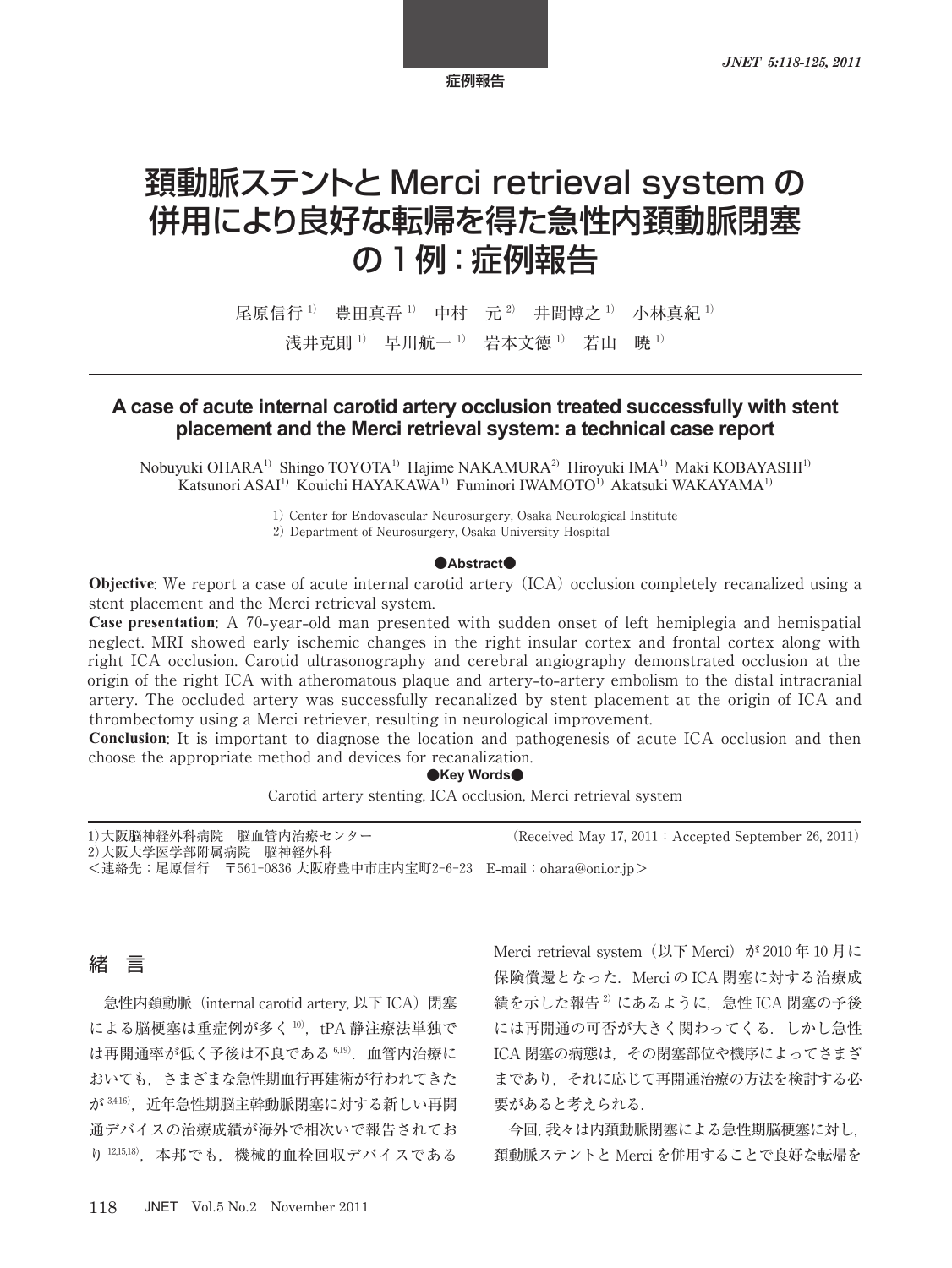

A:Diffusion**-**weighted MRI on admission shows early ischemic changes in the right insular cortex and frontal cortex. B: Intracranial MR angiography on admission shows right internal carotid artery occlusion.

得た一例を経験したので報告する.

## 症例呈示

患者:70 歳,男性.右利き.

既往歴:大腸癌,高血圧症.

現病歴:2011 年某月某日 21 時までは健常確認されてい た. その後就眠し、翌朝5時起床時から左上下肢麻痺が 出現しているのを本人が気づいており,6 時 10 分に倒 れているところを家人に発見され7時32分当院に救急 搬送された.

神経学的所見:意識 JCS 1,左不全片麻痺を認めたが来 院後左片麻痺は増悪し,左半側空間無視も出現し,下記 の治療開始時点では NIHSS11 点であった.

画像所見:頭部 CT で右島皮質に早期虚血変化,頭部 MRI では島皮質から前頭葉に拡散強調画像で淡い高信号 域 (Fig. 1A) を認めた. ASPECTS は 9 点, ASPECTS-DWI は 9 点 で あ っ た. MRA で は 右 ICA 閉 塞 (Fig. 1B)を認めた. 頚動脈エコー検査で右 ICA 起始部には アテローム硬化性プラークによる高度狭窄を認め、狭窄 部位ではわずかにカラーシグナルが検出されるが、血流 パターンは遠位閉塞パターンを示した. 9時5分より緊 急脳血管撮影を行うと,右総頚動脈撮影にて右 ICA は 起始部がわずかに造影されるものの頭蓋外遠位部で閉塞 していた (Fig. 2A, B). また右椎骨動脈撮影にて同側 後交通動脈から ICA 終末部の描出を認めるものの中大 脳動脈(middle cerebral artery, 以下 MCA)の描出は乏

しかった (Fig. 2C). また左総頚動脈撮影にて前交通動 脈を介した右 MCA の描出も認めなかった. 頚動脈エコ ー検査と脳血管撮影検査の所見から,右 ICA 起始部の 高度狭窄病変を起源とする栓子が,遠位に動脈原性塞栓 を起こしたことにより ICA 遠位端から MCA に閉塞を 生じ,側副血行も乏しい状態であると診断した.

発症時刻(最終無事確認時刻)からは8時間以上経過 していたが. MRI 拡散強調画像での高信号域と症状の 間に乖離があり,進行性に脳梗塞が悪化する可能性が高 いと判断し,家族に説明を行い同意を得たうえで,9 時 57 分より急性期血行再建術を行うこととした. 血管内治療:

# 右大腿動脈に 9Fr シースイントロデューサーを留置 し,ヘパリン 4,500 単位を静脈内投与した後にバルーン 付ガイディングカテーテルである 9Fr Optimo(東海メ ディカル, 愛知)を右総頚動脈 (common carotid artery, 以下 CCA)に留置した. 右総頚動脈撮影を行うと、す でに ICA は起始部で完全閉塞していた.Percusurge Guardwire(Medtronic, Santa Rossa, CA, USA)を外頚動 脈 (external carotid artery, 以下 ECA)へ誘導し、バル ーンを拡張させ ECA への血流を遮断したことを確認 し、次に Optimo のバルーンも拡張し、CCA の血流を 遮断して (Fig. 3A), Optimo の手元の活栓からシリン ジを用いて陰圧で用手的に脱血しながら、Synchro2 soft 0.014"(Boston Scientific, Natick, MA, USA) と Excelsior SL10 (Boston Scientific, Natick, MA, USA) で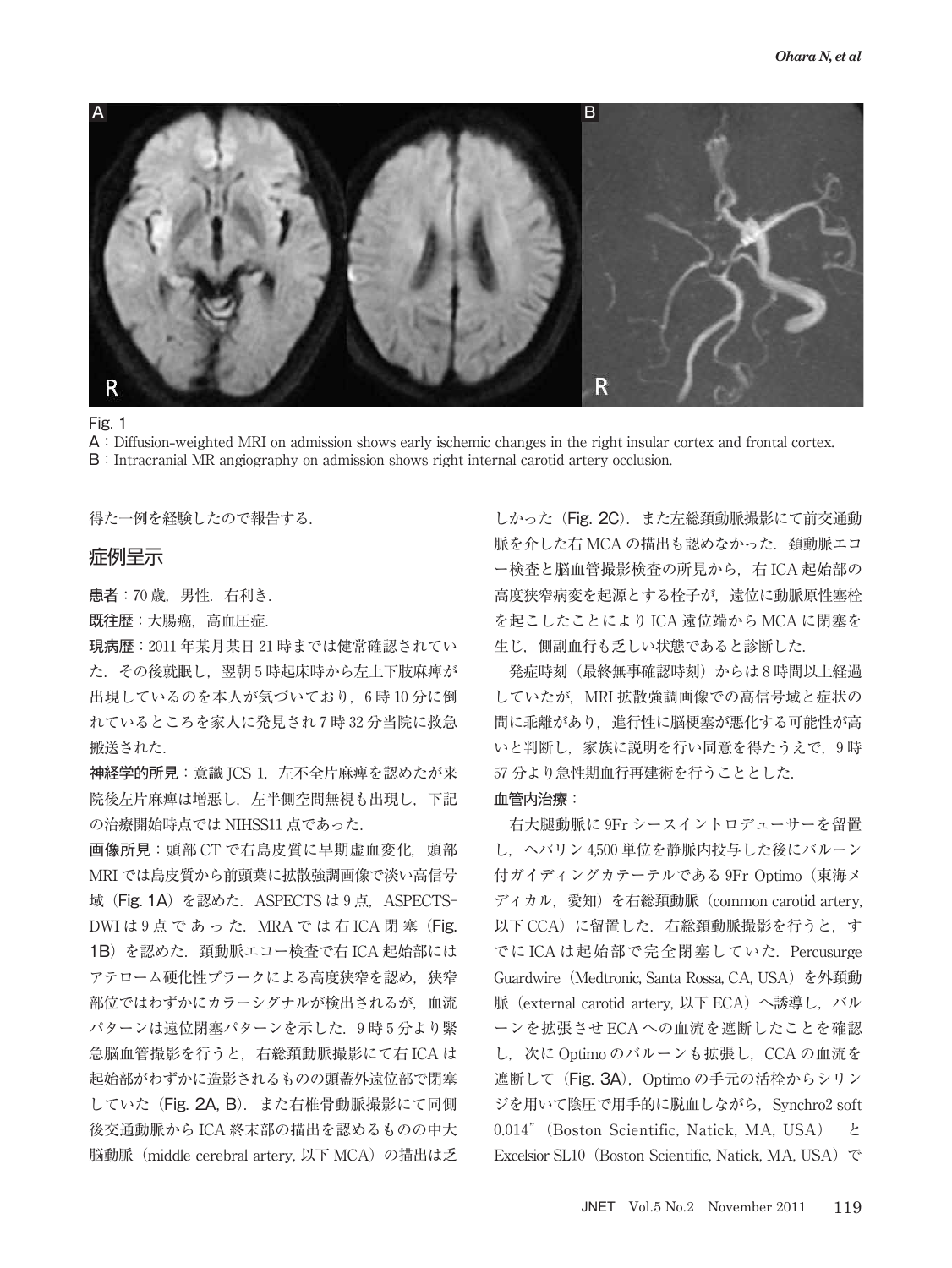

- A:Right common carotid artery angiogram (anterior**-**posterior view) shows internal carotid artery occlusion.
- B:Right common carotid artery angiogram (lateral view) shows internal carotid artery occlusion at the origin.
- C:Right vertebral artery angiogram (anterior**-**posterior view) shows right middle cerebral artery occlusion.

ICA 起始部の閉塞部を通過した後, ICA 起始部より遠 位の頭蓋外で SL10 からゆっくり造影を行ってみると, 造影剤は上行せず,ICA 遠位での閉塞が確認された.さ らに頭蓋内 ICA を超えて SL10 を MCA まで誘導し, 順 次 SL10 から造影を行っていくと、血栓は M1 中央部か ら M1-M2 分岐部にかけてと、ICA 終末部に tandem に 存在することが確認できた.

まず ICA 起始部の狭窄を治療するため,ステント留 置術を行う方針とした. 経鼻胃管よりアスピリン 100 mg, クロピドグレル 300 mg を注入した. 次に M2 まで誘導した SL10 を用いて, CHIKAI 300 cm (朝日イ ンテック,愛知)を誘導してから SL10 を抜去し, Gateway  $3.0 \times 20$  mm (Boston Scientific, Natick, MA, USA)を ICA 狭窄部まで誘導した. シリンジを用いた 脱血による flow reversal を行いながら、最狭窄部で Gateway を用いて前拡張を行った (11 気圧 30 秒). 次 に CHIKAI 300 cm を 抜 去 し, ICA へ Percusurge Guardwire を誘導した. ICA 錐体部でバルーンを拡張 し, ECA の Guardwire を抜去した後, ICA に留置した Guardwire を 介 し て Carotid Wallstent Monorail  $10 \times$ 

24 mm(Boston Scientific, Natick, MA, USA)を誘導し, 狭窄部で展開 (Fig. 3B) した. 続いて Aviator 4.5 × 30 mm(Cordis, Miami, FL, USA)を用いて後拡張した(10 気圧 30秒). Thrombuster Ⅲ (カネカメディックス,大 阪)を ICA の Guardwire のバルーン手前まで誘導し充 分に血栓吸引を行った後、CCA より造影したが、依然 として ICA 遠位の描出は不良であった (Fig. 3C).

続いて Merci で遠位の血栓を回収する方針とした. Merci マ イ ク ロ カ テ ー テ ル (Concentric Medical, Mountain View, CA, USA) を M2 superior trunk まで誘 導し、少しずつ近位に戻しながらマイクロカテーテル造 影を行っていくと、M1 の血栓は superior trunk まで至 っていることが確認された (Fig. 3D). Merci マイクロ カテーテルを M1-M2 分岐部付近まで戻した後, Merci  $\nu \vdash \nu$  -  $\nu \vdash$  -2.5 mm soft (Concentric Medical, Mountain View, CA, USA) を誘導してらせんループを, M1 遠位 で展開した (Fig. 3E). CCA の Optimo バルーンを拡張 して血流を遮断し,50 cc シリンジで血液を吸引しなが ら,マイクロカテーテルとレトリーバーを一体化させ, バネの伸縮を利用しながら少しずつ引き降ろし,Optimo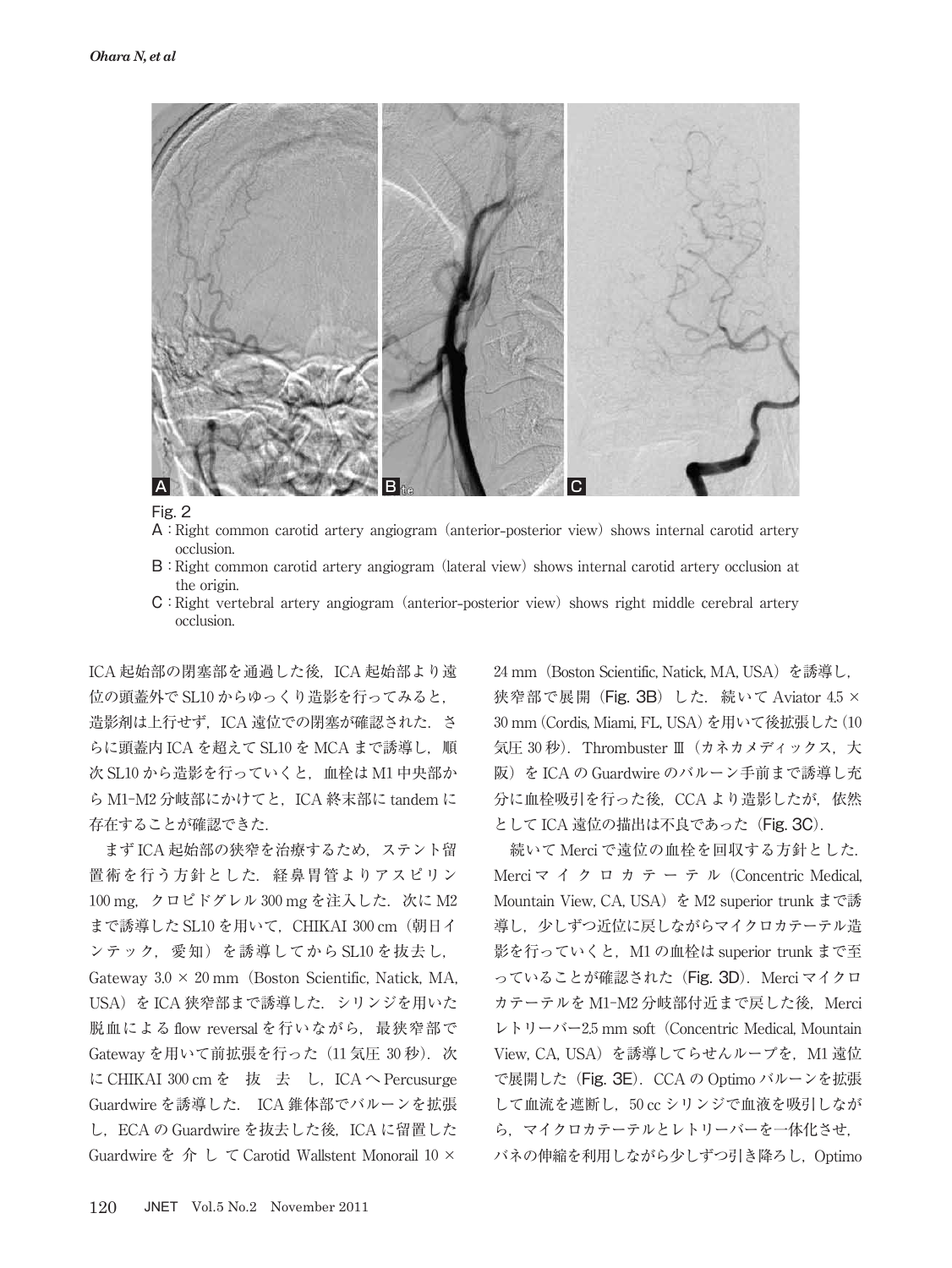

- A:Flow reversal was established with obliteration of common carotid artery using a 9 Fr occluding balloon, and obliteration of external carotid artery using a Percusurge Guardwire.
- B:Internal carotid artery was obliterated using a Percusurge Guardwire and a Carotid Wallstent was deployed.
- C:Common carotid artery angiogram after deflating the protective balloon did not show any flow in the distal internal carotid artery.
- D:Superselective angiogram shows thrombus from the middle cerebral artery to the terminus of the internal carotid artery.
- E:Merci retriever was deployed at the middle cerebral artery.
- F:Retrieved thrombus
- G:Right common carotid artery angiogram after using the first Merci retriever (anterior-posterior view) shows recanalization of the internal carotid artery.
- H:The final right common carotid artery angiogram (anterior**-**posterior view) shows partial recanalization of the middle cerebral artery.

内に回収した.らせんループ内に少量の血栓が捕捉され ており,吸引した血液からは大量に血栓が回収された (Fig. 3F). 造影してみると ICA は再開通したが, M1 閉塞が残存していた (Fig. 3G). 使用したレトリーバー はフィラメントが断裂していたため、Merci レトリーバ ー2.0 mm firm を使用して,再び MCA に残った血栓の

回収を試みたが,血栓回収は困難であり,右総頚動脈撮 影では依然として右 M1 は閉塞していた. しかし20分 後に再度右総頚動脈撮影を行うと,右 MCA は部分再開 通し、遠位への血流が再開していた (TICI 分類 2B) (Fig. 3H).これ以上の血管内治療は困難と判断し,治療終了 した.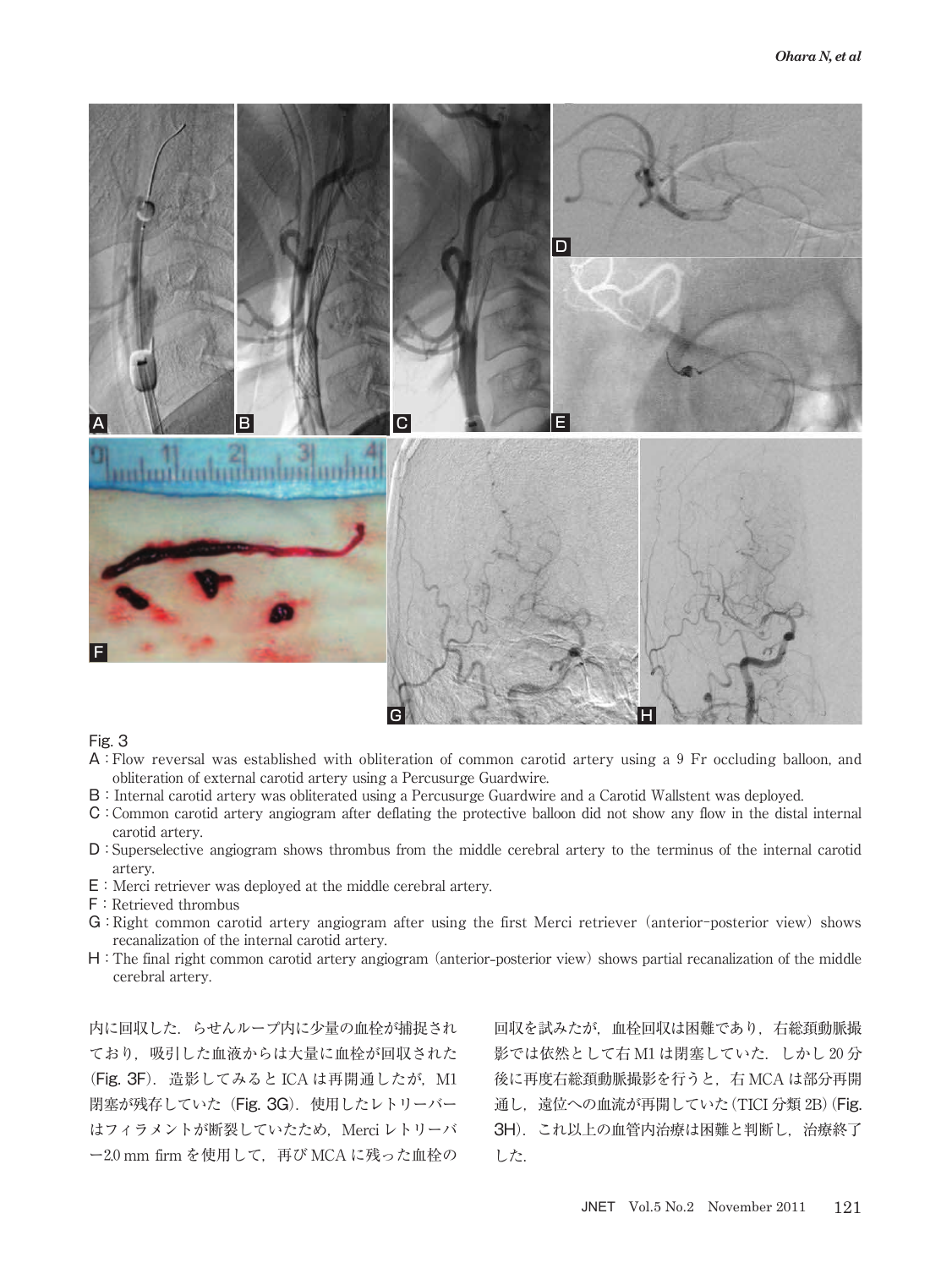

- A:Postoperative diffusion**-**weighted MRI shows almost the same range of hyperintensity areas compared with that on MRI on admission.
- B:One day postoperatively, MR angiography shows complete recanalization of the right internal carotid artery and middle cerebral artery.

#### 術後経過:

術直後の CT. MRI では右基底核内にわずかな無症候 性出血を認めたが,脳梗塞巣は来院時に比べわずかに拡 大しているのみ (Fig. 4A) で、翌日の MRI でも出血の 増大や梗塞巣の拡大を認めず,MRA では右 ICA から MCA は完全再開通していることが確認された (Fig. 4B).術後はアルガトロバン 60 mg/ 日を持続静注し, エダラボン 60 mg/ 日を投与した. 抗血小板剤はアスピ リン 100 mg/ 日,クロピドグレル 75 mg/ 日を継続した. 神経症状は著明に改善し,術翌日にはごくわずかな左手 巧緻運動障害を残すのみで NIHSS 1 点となった. 第12 病日の高次脳機能は MMSE 30 点, HDS-R 29 点であっ た.第 13 病日に NIHSS 0 点,mRS 0 で自宅退院となっ た.

# 考 察

急性 ICA 閉塞による脳梗塞の予後が悪いことはよく 知られており, Meyer らの報告によると, 保存的加療 で良好な転帰となるのはわずか 2-12% のみで、40-69% に重度の障害が残り, 16-55% が死亡するとされている 10. 本邦の報告でも ICA 閉塞は tPA 静注療法における独立 した予後不良因子19)であり、再開通率も極めて悪いこ とが報告されている<sup>6)</sup>. したがって急性 ICA 閉塞に対 する血管内治療への期待は大きく,これまで局所血栓溶 解術<sup>4)</sup>や機械的血栓破砕術 16), 血栓吸引術 3) など様々

な方法が試みられ,一部では良好な成績も報告されてき たものの,再開通率は依然として良好とは言えず問題点 も多かった.

近年海外から新しい血栓回収デバイスの使用成績が相 次いで報告されており <sup>12</sup>,15,<sup>18</sup>),本邦でも 2010 年 10 月に Merci retrieval system が保険償還され使用可能となっ た.Merci で特に注目されたのが ICA 閉塞に対する有 効性であり. MERCI and Multi MERCI trial における閉 塞血管別の再開通率 $14$ )をみると, ICA 閉塞では tPA 静 注無効例で 66.7%, tPA 静注適応外例でも 61.7% とこれ までの急性 ICA 閉塞に対する再開通治療に比べると格 段に高い成績が得られている.しかも再開通を得た症例 では転帰良好例が明らかに多く,発症後いかに速やかに 再開通させることができるかが急性 ICA 閉塞の転帰改 善に最も重要であることが示唆されている<sup>2)</sup>.

ただし上記のような再開通治療における ICA 閉塞は 多くの場合, 頭蓋内 ICA もしくは ICA 終末部への塞栓 性閉塞が対象となっており, 頭蓋外 ICA での閉塞はほ とんど対象となっていない. Multi MERCI trial<sup>7)</sup> でも, 前方循環では頭蓋内 ICA 以遠の閉塞が対象で,さらに 近位に 50% 以上の狭窄病変がある場合は治療対象から 除外されている.

一方,頭蓋外 ICA のアテローム血栓性閉塞による急 性期脳梗塞は、頭蓋内の側副血行路の発達程度、遠位血 管の閉塞有無,閉塞までの時間などによって病態は様々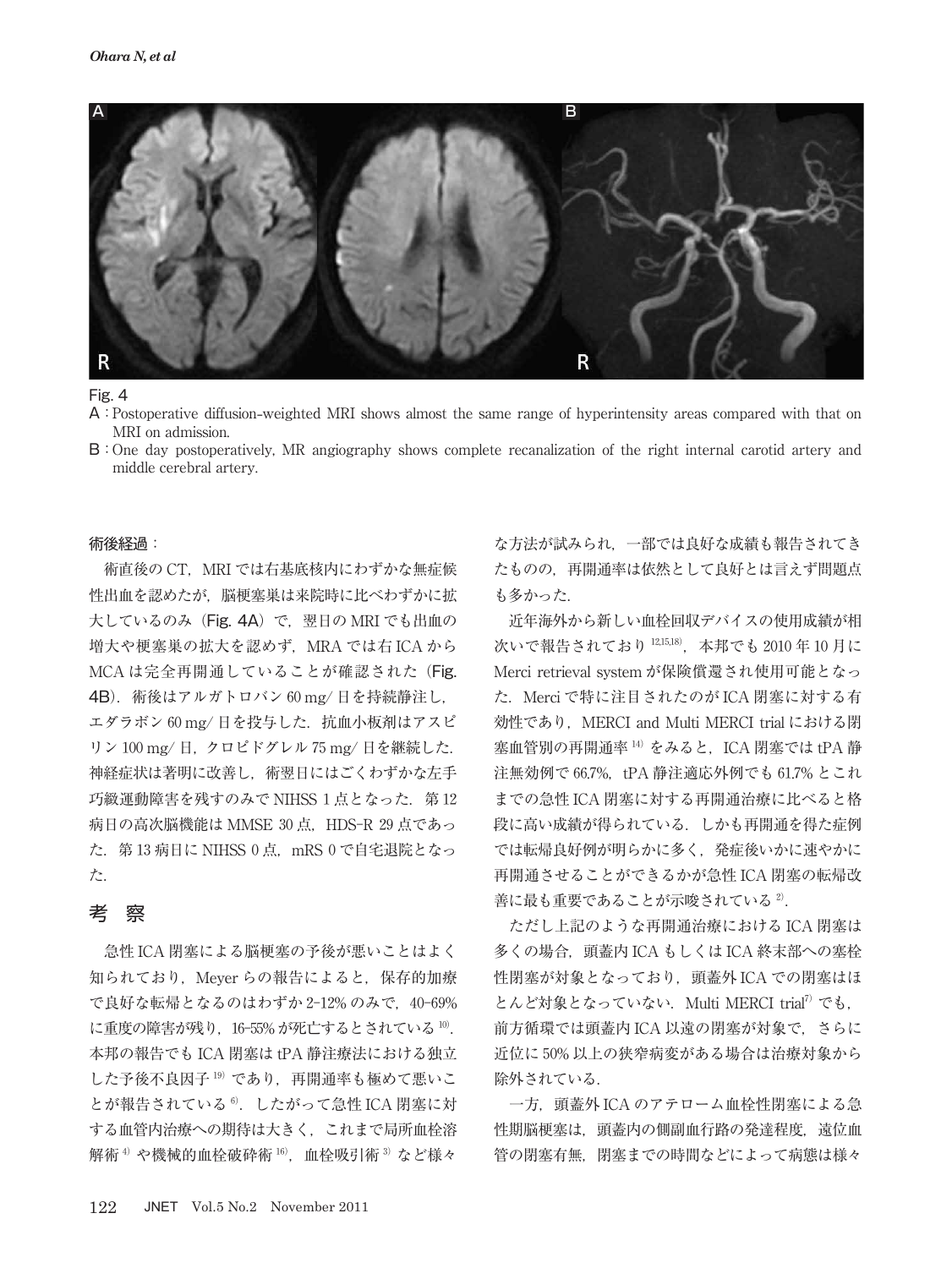で,重症度も大きく変わってくる.特に ICA 起始部狭 窄が原因で遠位血管に動脈原性塞栓を起こした場合や, 灌流低下により血栓形成が進み,側副血行路からの血流 が著明に減少した場合には,急速に脳梗塞が拡大するこ とが報告されている<sup>18)</sup>. したがって、頭蓋外 ICA 閉塞 による急性期脳梗塞では,症例を選択して緊急頚動脈内 膜剥離術 (carotid endarterectomy, 以下 CEA)や緊急頚 動脈ステント留置術(carotid artery stenting, 以下 CAS) などの急性期血行再建術が行われてきた 5,10,11). これら の報告で共通しているのは,手技自体の成功率は高いが, 頭蓋内血管に閉塞がなく,側副血行が良好な症例では転 帰良好例が多く、逆に頭蓋内血管に tandem に閉塞を認 める場合は転帰不良例が多いことである. 緊急 CAS の 報告5)では、頭蓋内血管に tandem に閉塞が存在する場 合には、tPA 動注やバルーン拡張術を併用しても 60% にしか再開通を得られなかったとしている.すなわち, 頭蓋外 ICA 閉塞が起因となる急性期脳梗塞でも, ICA 起始部のみの short segment の閉塞であれば、CEA や CAS 単独で良好な再開通率と予後を得ることができる ことが示されている.

したがって急性 ICA 閉塞は,閉塞部位が頭蓋内か頭 蓋外か,また閉塞機序が塞栓性かアテローム血栓性か, また側副血行路の発達程度によって,その病態は様々で あり,それに応じて治療方針を検討する必要があると考 えられる.

今回我々は、急性 ICA 閉塞による脳梗塞に対し、頚 動脈ステント留置術と Merci retrieval system を併用し て,良好な転帰を得た一例を報告した.本症例はアテロ ーム血栓性高度狭窄を呈していた ICA 起始部を起源と する遠位への動脈原性塞栓により tandem に頭蓋内血管 が閉塞し内頚動脈閉塞に至ったと推察された. 本邦での Merici 使用例の症例報告がまだ少ないため,ステントと Merci の併用に関する報告はほとんど無いが,土屋らも 同様に ICA 起始部狭窄からの動脈原性塞栓による ICA 終末部の閉塞に対しステント留置と Merci を併用した報 告を行っている 20). しかし我々の症例では頭蓋外から 完全に ICA が閉塞していたという点で大きく異なる. 今回の治療では,ICA が起始部でアテローム血栓性に偽 性閉塞となっていることを来院時に頚動脈エコー検査で 診断できたことが再開通治療の方針を立てるうえでポイ ントとなった.頚動脈エコー検査はベッドサイドで簡便 に施行でき,特に ICA 起始部の情報を得るには最適で

あり、急性 ICA 閉塞の閉塞部位, 機序を診断するのに 有用である<sup>7</sup>. 今後, Penumbra system<sup>18)</sup> や retrievable stent <sup>12</sup>)などの新しい血管内治療デバイスが本邦で使用 可能になっても,「どの部位で」「どのように」閉塞して いるかを迅速に診断し,再開通治療の方法やデバイスを 使い分けていくことが重要になると考えられる.

本症例では,まず ICA 起始部の閉塞部をガイドワイ ヤーが通過する際や PTA を行う際の遠位塞栓を防止す るため、CCA と ECA をバルーンで閉塞することにより flow reversal を作成して血管内治療手技を行った. Terada らが慢性期の ICA 閉塞に対して行った CAS の 報告 17) でも同じ手法が用いられているが、遠位血管の 閉塞状況が判別しにくい場合は,このように flow reversal 法による遠位塞栓防止を行った方が安全である と思われる. ただし吸引した血液はフィルターを介して 静脈へ灌流させるのが本来であるが,本症例は緊急治療 であったため静脈への灌流は行っていない.ICA 起始部 の閉塞部を越えてからは,マイクロカテーテル造影を繰 り返すことにより遠位血管の閉塞部位を確認した.その 結果 MCA と ICA 終末部に tandem に血栓が存在する ことが確認され,的確な治療方針を立てることが可能に なったと考えられる.本症例では Merci により頭蓋内 ICA の血栓がまず回収された. ICA 内の血栓は量が多 いため,局所線溶や血栓破砕よりも機械的に血栓を回収 する方法が望ましいと考えられる <sup>3</sup>).MCA の血栓は Merci により回収できなかったが、少し時間が経過する と部分再開通となっており,その後完全再開通となった. これはマイクロカテーテルや Merci により機械的な血栓 破砕が得られ、また近位の血流が再開通し灌流圧が上昇 したことにより血栓の wash out 効果が促進されたもの と推察される. 本症例のように tandem に頭蓋外から頭 蓋内の血管が閉塞している場合は,近位の閉塞をまずス テント留置で解除して,遠位の血栓を Merci で回収する という方法が,有用な治療手段と考えられた.

本症例の問題点として,発症 8 時間を超えた症例に Merci を使用したこと,また近位に 50% 以上の狭窄があ った症例に Merci を使用したことが挙げられる.Merci の添付文書<sup>9)</sup>によると、Merci の使用は原則として発症 8 時間以内とあり,禁忌ではないが,やはり 8 時間以上 経過した症例の有効性と安全性は確立されていないた め,使用には慎重を要すると考えられた.また近位に狭 窄があった場合は使用禁忌となっており,本症例のよう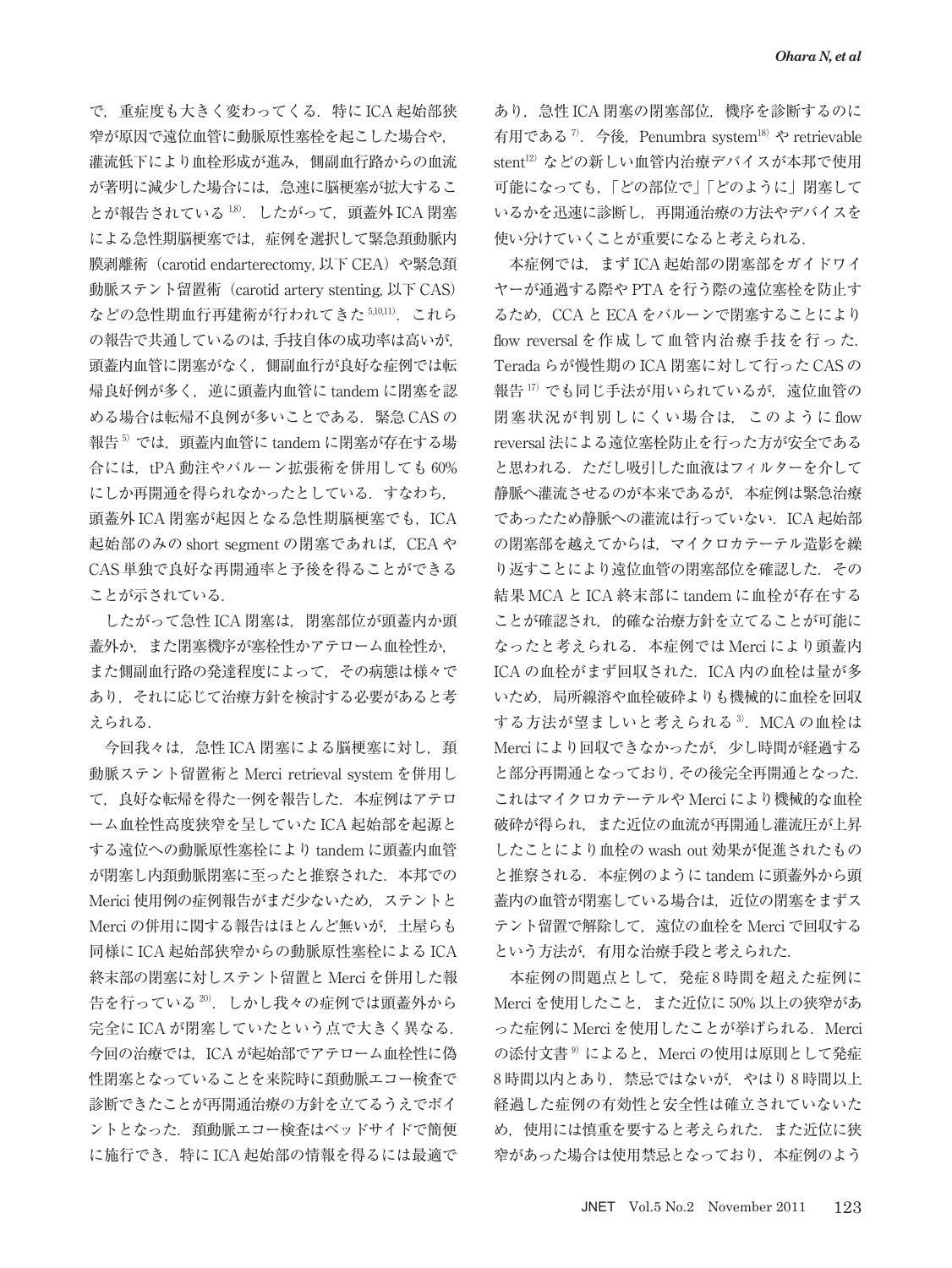に近位狭窄をステントで解除すれば Merci を使用するこ とは可能であると考えられるケースでも、使用には十分 な検討を要すると考えられた.特に本症例のようにステ ントより近位でバルーン付ガイディングカテーテルを留 置して Merci レトリーバーを回収する際には,ステント にレトリーバーのフィラメントが引っ掛かる危険性もあ り、注意が必要であると考えられた. いずれにしても Merci は本邦で認可されたばかりのデバイスであり、そ の有効性が認められている反面,重篤な合併症を引き起 こす可能性もある 14) ことを十分認識し、今後も経験を 積んだ医師により,慎重に適応判断していくべきである ことは言うまでもない. また本症例のように再開通治療 に成功した症例だけでなく、再開通しなかった症例,合 併症の起きた症例,他の治療法で成功した症例,保存的 加療を行った症例なども併せて,しばらくは Merci の安 全性と有効性を総合的に検討していく必要がある.

# 結 語

ICA 起始部高度狭窄病変に由来する動脈原性塞栓か ら ICA 閉塞に至った脳梗塞に対し、緊急頚動脈ステン ト留置術と Merci を併用して再開通に成功し、良好な転 帰を得た一例を報告した.

### 文 献

- 1) Caplan LR, Hennerici M, et al: Impaired clearance of emboli (washout) is an important link between hypoperfusion, embolism, and ischemic stroke. Arch Neurol **55**:1475-1482, 1998.
- 2)Flint AC, Duckwiler GR, Budzik RF, et al: Mechanical thrombectomy of intracranial internal carotid occlusion: pooled results of the MERCI and Multi MERCI Part I trials. Stroke **38**:1274-1280, 2007.
- 3)今井啓輔,濱中正嗣,牧野雅弘,他:頭蓋内内頸動脈塞栓性 閉塞に対する二連吸引手技を用いた緊急機械的血栓除去術. **脳卒中 32:447-454, 2010.**
- 4) Jansen O, von Kummer R, Forsting M, et al: Thrombolytic therapy in acute occlusion of the intracranial internal carotid artery bifurcation. AJNR **16**:1977-1986, 1995.
- 5) Jovin TG, Gupta R, Uchino K, et al: Emergent stenting of extracranial internal carotid artery occlusion in acute stroke has a high revascularization rate. Stroke **36**:2426- 2430, 2005.
- 6) Kimura K, Iguchi Y, Shibazaki K, et al: Early recanalization rate of major occluded brain arteries after intravenous tissue plasminogen activator therapy using serial magnetic resonance angiography studies. Eur Neurol **62**:287-292,

2009.

- 7)Koga M, Toyoda K, Nakashima T, et al: Carotid duplex ultrasonography can predict outcome of intravenous alteplase therapy for hyperacute stroke. J Stroke Cerebrovasc Dis **20**:24-29, 2010.
- 8)Lammie GA, Sandercock PA, Dennis MS, et al: Recently occluded intracranial and extracranial carotid arteries. Relevance of the unstable atherosclerotic plaque. Stroke **30**:1319-1325, 1999.
- 9) Merci レ ト リ ー バ ー 添 付 文 書 ( 添 付 文 書 番 号: 22200BZX00596000\_A\_02\_01)
- 10) Meyer FB, Sundt TM Jr, Piepgras DG, et al: Emergency carotid endarterectomy for patients with acute carotid occlusion and profound neurological deficits. Ann Surg **203**:82-89, 1986.
- 11) Miyamoto N, Naito I, Shimaguchi H, et al: Urgent stenting for patients with acute stroke due to atherosclerotic occlusive lesions of the cervical internal carotid artery. Neurol Med Chir (Tokyo) **48**:49-55, 2008.
- 12) Roth C, Papanagiotou P, Behnke S, et al: Stent-assisted mechanical recanalization for treatment of acute intracerebral artery occlusions. Stroke **41**:2559-2567, 2010.
- 13) Shi ZS, Liebeskind DS, Loh Y, et al: Predictors of subarachnoid hemorrhage in acute ischemic stroke with endovascular therapy. Stroke **41**:2775-2781, 2010.
- 14) Shi ZS, Loh Y, Walker G, Duckwiler GR, et al: Endovascular thrombectomy for acute ischemic stroke in failed intravenous tissue plasminogen activator versus nonintravenous tissue plasminogen activator patients: revascularization and outcomes stratified by the site of arterial occlusions. Stroke **41**:1185-1192, 2010.
- 15) Smith WS, Sung G, Saver J, et al: Mechanical thrombectomy for acute ischemic stroke: final results of the Multi MERCI trial. Stroke **39**:1205-1212, 2008.
- 16) Sorimachi T, Fujii Y, Tsuchiya N, et al: Recanalization by mechanical embolus disruption during intra**-**arterial thrombolysis in the carotid territory. AJNR **25**:1391-1402, 2004.
- 17) Terada T, Okada H, Nanto M, et al: Endovascular recanalization of the completely occluded internal carotid artery using a flow reversal system at the subacute to chronic stage. J Neurosurg **112**:563-571, 2010.
- 18) The penumbra pivotal stroke trial: safety and effectiveness of a new generation of mechanical devices for clot removal in intracranial large vessel occlusive disease. Stroke **40**:2761-2768, 2009.
- 19)Toyoda K, Koga M, Naganuma M, et al: Routine use of intravenous low**-**dose recombinant tissue plasminogen activator in Japanese patients: general outcomes and prognostic factors from the SAMURAI register. Stroke **40**:3591-3595, 2009.
- 20)土屋敦史,高田達郎,植田敏浩,他:塞栓除去デバイスにて 完全開通が得られた内頸動脈閉塞症の一例. 脳卒中 **33**:269-274,2011.